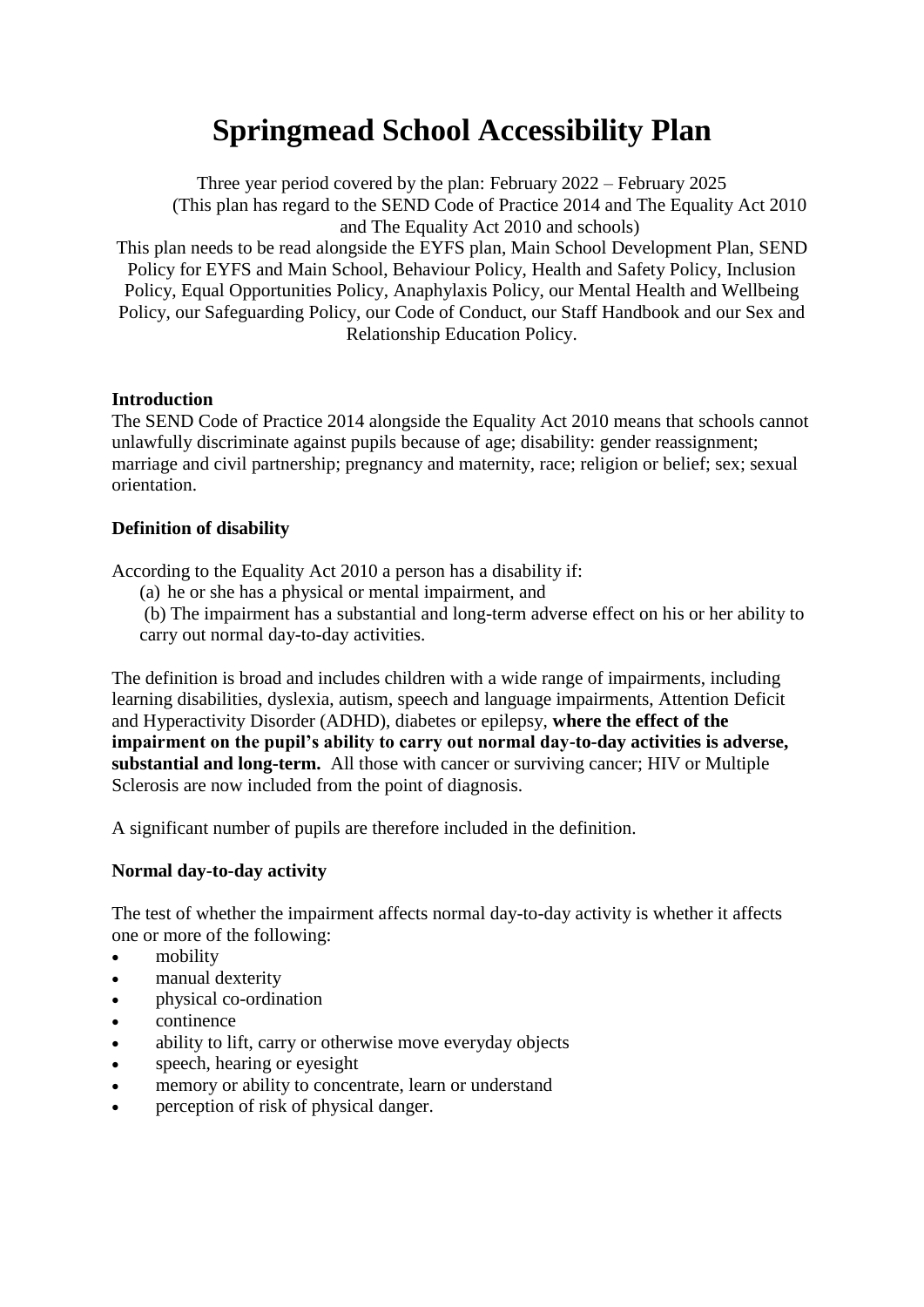# **Responsibilities**

The school has clear responsibilities:

- to make reasonable adjustments for disabled pupils, so that they are not at a substantial disadvantage;
- to plan to increase access to education for disabled pupils.

This plan sets out the proposals of the Head Teacher and Proprietor to increase access to education for disabled pupils by:

- increasing the extent to which disabled pupils can participate in the school curriculum;
- improving the environment of the school to increase the extent to which disabled pupils can take advantage of education and associated services;
- improving the delivery to disabled pupils of information which is provided in writing for pupils who are not disabled.

This accessibility plan is produced for the 3 year period detailed above, is implemented on a rolling program and is reviewed and updated annually.

The school's accessibility plan will be resourced, implemented, reviewed and revised as necessary. Action plans showing how we will address the priorities identified in the plan follow.

# **1. Starting points**

# **1A: The purpose and direction of the school's plan: vision and values**

**We welcome all pupils and staff, irrespective of race, colour, creed or impairment. Every member of staff shares in the responsibility to remove barriers to learning for all pupils, including those with a disability. This is reflected in our Equal Opportunities policy.** We are committed to equal opportunities and inclusion for all members of the school community. The school aims to:

- set suitable learning challenges;
- respond to pupils' diverse needs;
- overcome potential barriers to learning and assessment for individuals and groups of pupils.

Springmead School has high ambition for its disabled pupils and expects them to participate and achieve in every aspect of school life.

The above statements are supported by, and additional information is available in, the following school policies:

- Curriculum
- School Trips
- Equal Opportunities
- Inclusion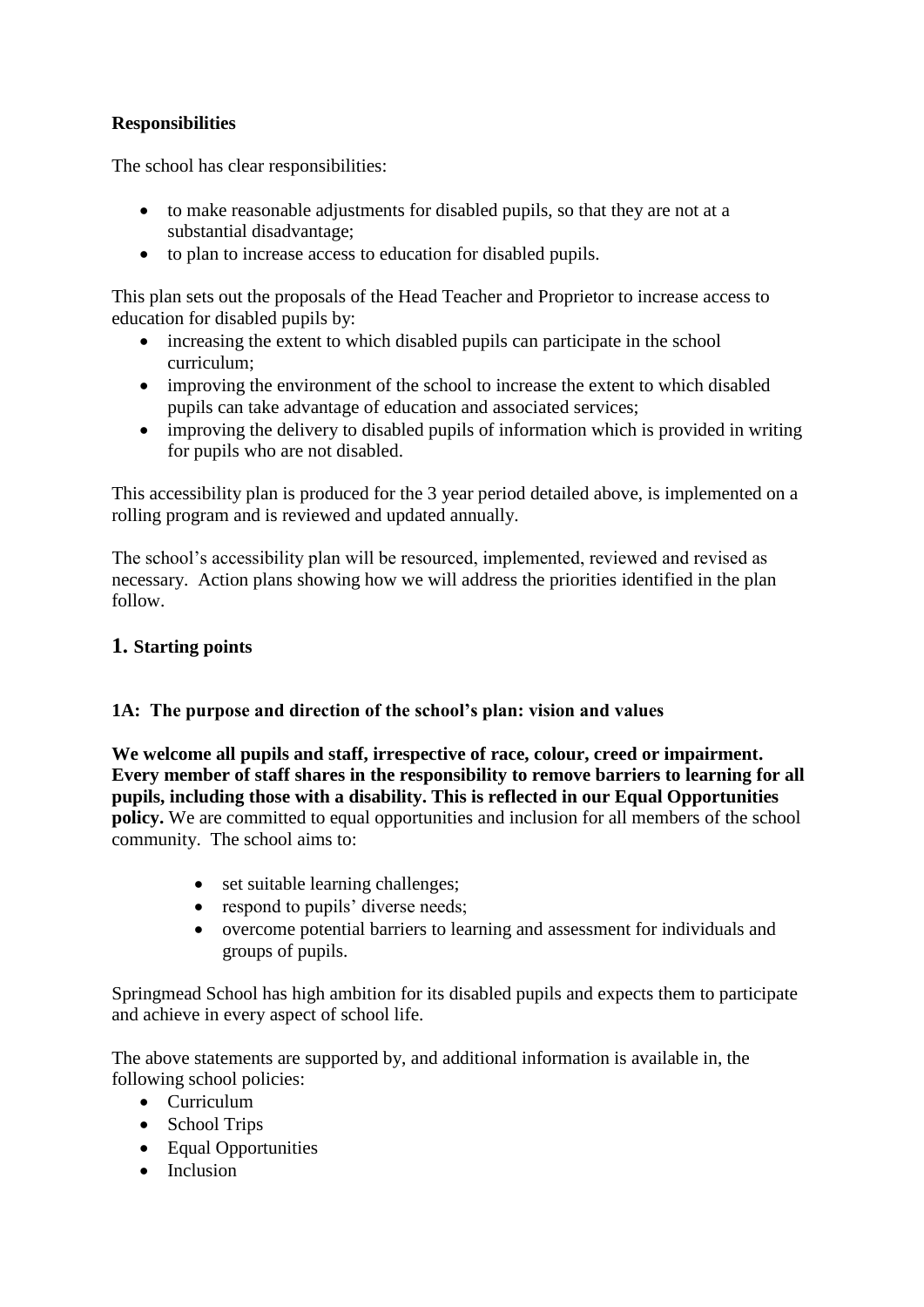- Special Educational Needs
- Foundation Stage
- Subject Policies
- Behaviour and Discipline

Staff have opportunity to give their input into the plan through staff meetings and discussions.

# **1B: Information from pupil data and school audit**

The definition of disability under the Act is 'A physical or mental impairment that has a substantial, long-term, adverse affect on day-to-day activities'.

Springmead School is a mixed ability independent school catering for children from rising 3 years to 11 years. Springmead School has around 130 on role, varying slightly through the year due to starting ages of nursery children. The school has successfully catered for pupils with many additional needs including:

- Processing delays
- Dyslexia and Dyspraxia as well as other specific learning difficulties
- Autistic Spectrum disorders
- Epilepsy
- Diabetes
- Emotional and behavioural difficulties
- Asthma
- Gender neutrality
- Hearing difficulties
- Anaphylaxsis and food intolerances
- Hypermobile joints
- Speech and langauge disorders

Currently all children in the school are able to access the whole school.

Information about pupil's conditions is provided for all staff, along with training where required.

Things we already do well:

- On entry to the school parents complete a comprehensive questionnaire regarding their child's heath, medical and disability needs. Close liaison with children's previous school or nursery means that individual children needs are put in place before starting at Springmead.
- In the main school, children complete a reading, spelling and numeracy test during a taster day, to enable their educational needs to be met as soon as they start.
- all internal teaching areas are carpeted benefiting children with hearing impairment
- a one way system exists within the two stairways, benefiting children with visual impairment and physical difficulty
- the library is at low level ensuring all children have independent access to books
- A toilet with disabled access is provided near the Administrator's office, it is supplied with an emergency cord.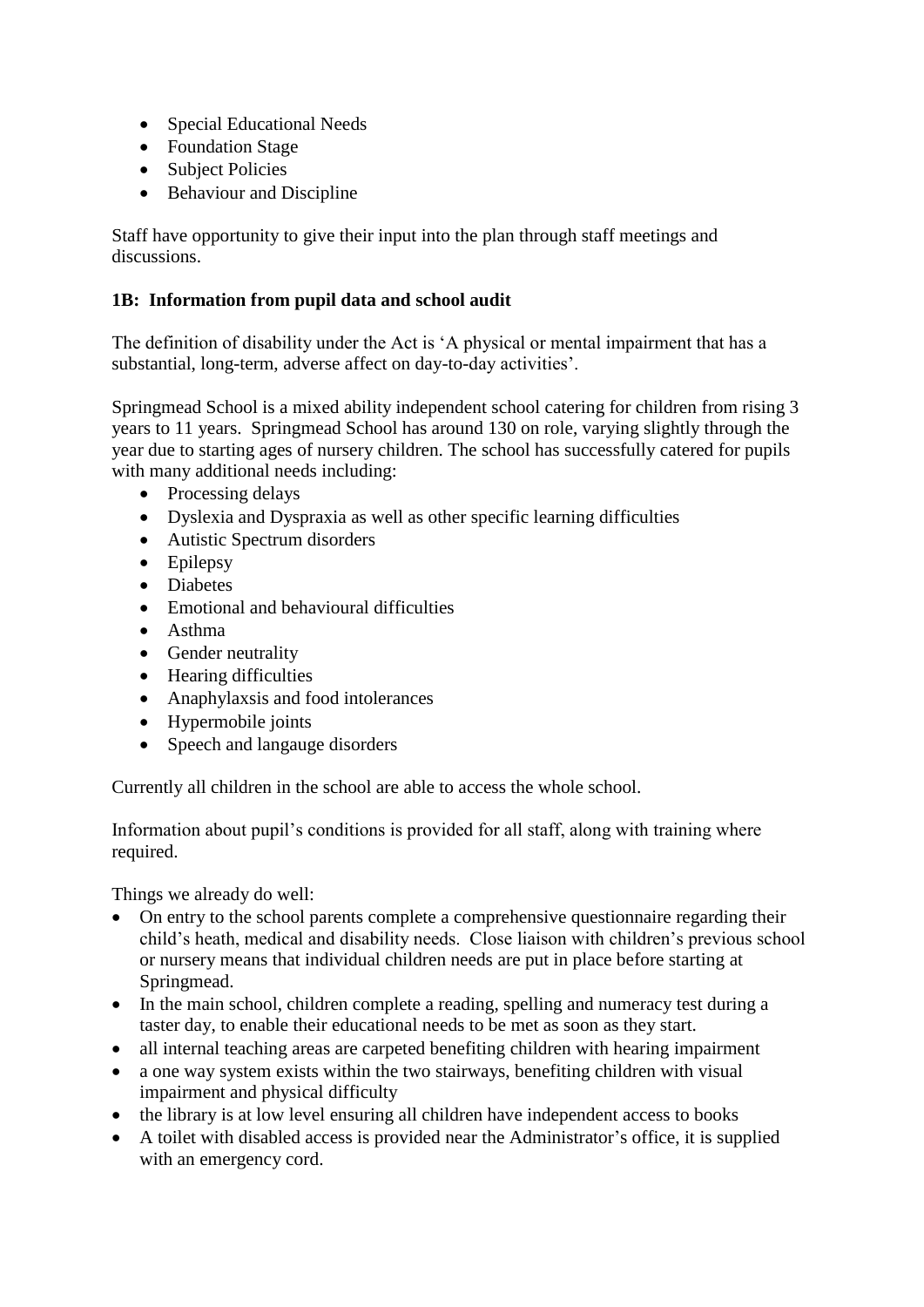- Up to 25 lunch and after school clubs promote sharing and turn taking, these really promote the community spirit in the school and help children make friends across the year groups
- Swimming lessons are taught in ability groups ensuring disabled children can progress at a rate commensurate with their ability
- Children are taught in small classes, allowing for individual needs
- Madeleine Taylor is responsible for equality issues in the school
- Staff have experience of working with a wide range of disabled pupils. Training is provided through a cycle of staff INSET and external training courses to raise awareness of needs and also of strategies for effective classroom practice in meeting needs
- Children with autism are supported through trained staff and the school has access to an autism consultant from Autism Compass.
- Families with a child with autism are supported by an autism consultant.
- Most staff have received autism training from Autism Compass.
- Nursery staff have level 3 training in autism support.
- Teachers and the SENDCO contribute to the development of pupil profiles and individual target sheets as appropriate. These contain information on each pupil with special needs/disabilities and outline their strengths, difficulties and strategies for supporting them in the classroom.
- The SENDCO provides information to the staff at staff meetings and on an individual basis on strategies for dealing with children with SEND. Children with identified SEND are placed on a register at the beginning of the school year. This register is issued to staff annually and reviewed termly. Staff are notified of any updates in staff meetings.
- Through 'My Voice' children have time to discuss with their teacher their individual learning and to develop a plan to support their learning.
- Whilst the SENDCO is the first contact point, the SENDCO, teachers and Head Teacher are all able to contact a range of outside agencies who offer advice, guidance and support in meeting the needs of the pupils we support. These agencies include:
	- o Early Year Area SENDCO
	- o NHS Speech and Language Therapy Services
	- o Private Speech and Language services
	- o NHS Occupational Therapy Service
	- o NHS Children's Physiotherapy Service
	- o CAMHS
	- o Psychology Service
	- o GPs
	- o Private specialist paediatric consultants
- Class teachers and the SENDCO liaise with staff from other schools where children with additional needs transfer to us. Liaison and the sharing of information regarding disabled pupils with a EHC would begin with the SENCDO or nursery manager to ascertain how a prospective pupil may be supported and to ensure close liaison with parents and staff to ensure that all relevant information is passed on and any appropriate adjustments and preparations can be made for the pupil.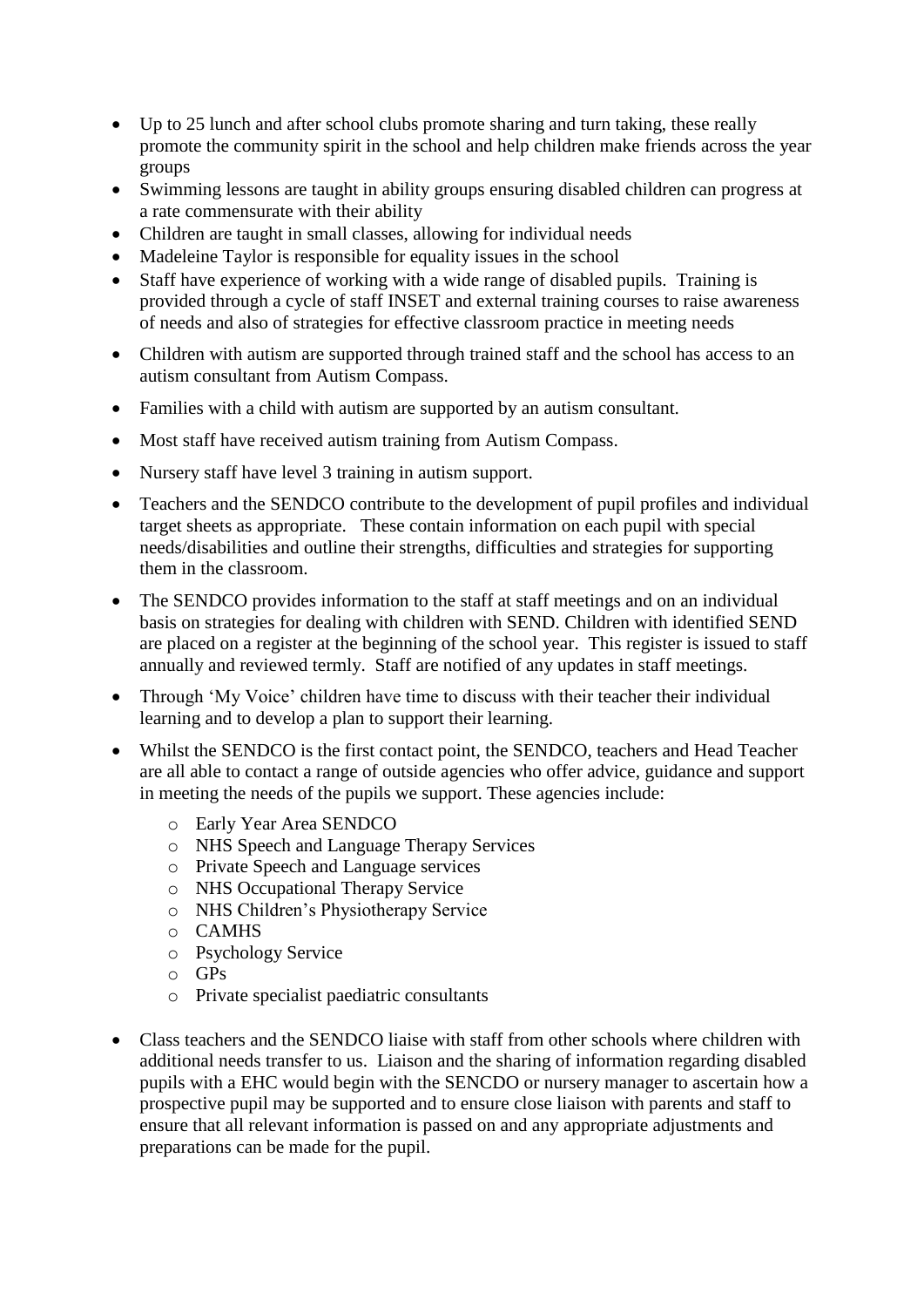- All disabled pupils follow a full and balanced curriculum, appropriately differentiated according to their needs and are encouraged to take a full and active part in school life, including extra-curricular activities and off-site visits. Disability awareness is actively encouraged through our virtues programme, in PSHE and in assemblies.
	- The physical layout of the school presents some difficulties for non-mobile pupils. In particular it may not be possible for them to access the first or second floors in the main building, but where necessary, the timetable can be adjusted to provide a ground floor room. The building, previously known as Sandy Hill House, is built on a hill with the front door 2 metres approximately higher than the roadside and the pupils entrance 3 metres approximately higher than the roadside. Both entrances have sloping and stepped access discounting the possibility to use ramps as the gradient would be too steep. EYFS classrooms are on the ground floor.

#### **Areas for Development:**

- Raising of awareness for all parents of the schools Accessibility Plan and working with parents of children with additional needs. Sending out an annual questionnaire supports this area.
- Improving the way in which we involve children in their own evaluation of their provision.
- Raising of awareness for all staff of what the SEND Code of Practice 2014 and The Equality Act 2010 expects of them

#### **1C: Views of those consulted during the development of the plan**

For pupils with a SEND or who are coping with a disability, their views and aspirations will be gathered termly through the 'My Voice' document. This process will seek to establish what is going well and also any concerns or barriers to progress from the pupil's point of view.

Parents of these children will also have the opportunity to express their views either in writing or simply verbally at review meetings. This includes the opportunity to express any concerns or queries they may have regarding their child's progress and the provision in place for them.

A questionnaire will be sent to parents of any children with SEND or who are coping with a disability in order to establish more fully their views and opinions. We will ask parents to complete this annually. From the information we receive from the audit we will seek further to enhance our provision.

#### **Areas for development:**

• Questionnaire / audit issued to appropriate parents and analysis of results. Make necessary amendments to medium term plans as a result of information gathered from the audit. Staff to be consulted on the plan through regular staff meetings.

#### **2. The main priorities in the school's plan**

2A: Continue to increase the extent to which disabled pupils can participate in the school curriculum and voice their opinions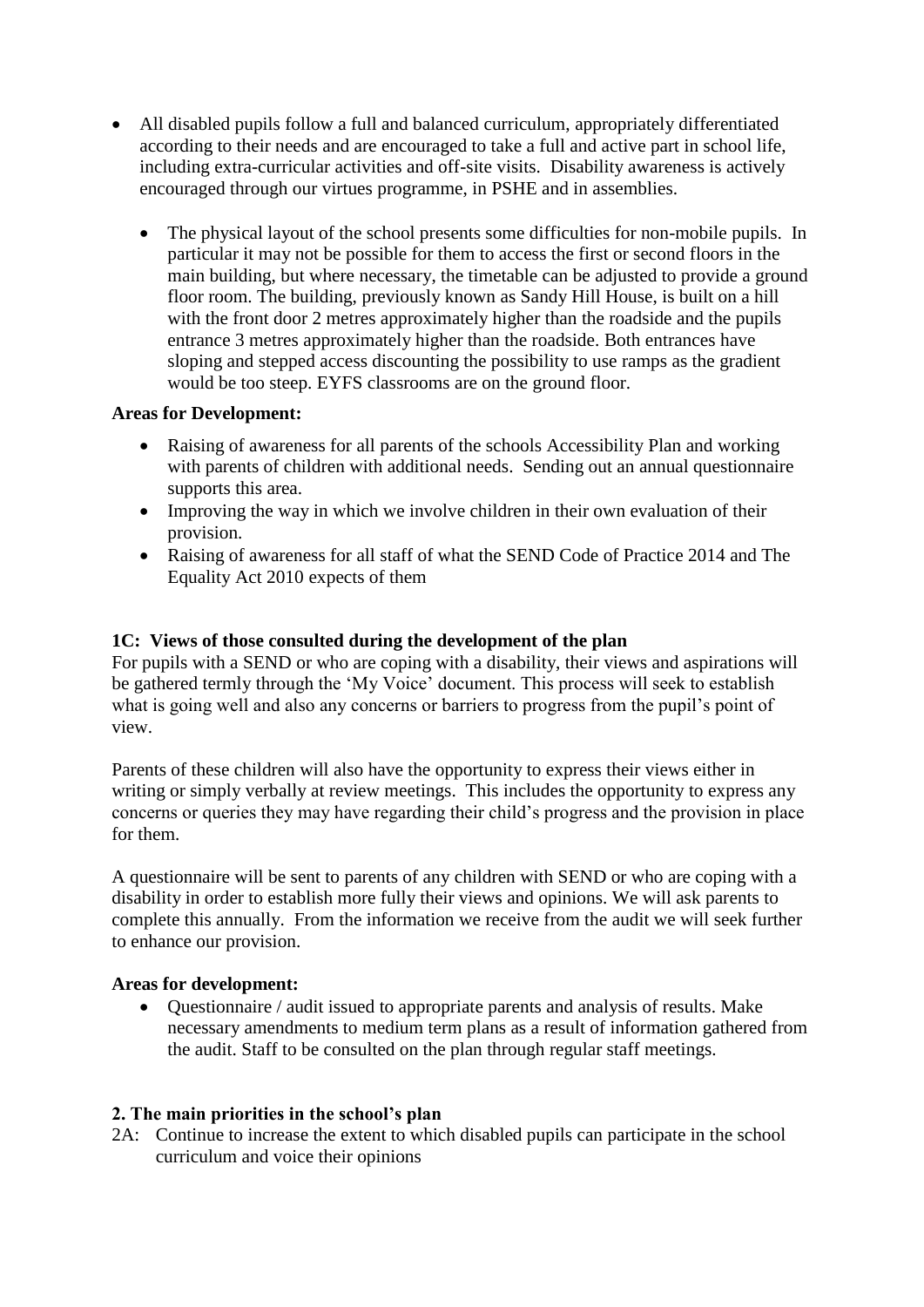2B: Continue to improve the physical environment of the school to increase the extent to which disabled pupils can take advantage of education and associated services

2C: Continue to improve the delivery to disabled pupils of information, making it accessible at all times.

### **3: Making it happen**

#### **3A: Management, coordination and implementation**

Madeleine Taylor , Sally Cox, Caroline Miller and Shirley Offer has responsibility for the plan. The plan is monitored periodically, but due to our small numbers, individuals needs are discussed often weekly at staff meetings to ensure progress is made and formally reviewed annually. After 3 years the plan will be rewritten.

#### **3B: Getting hold of the school's plan**

A copy of the Accessibility Plan is within Policies and Procedures available from the school website [www.springmead.com](http://www.springmead.com/)